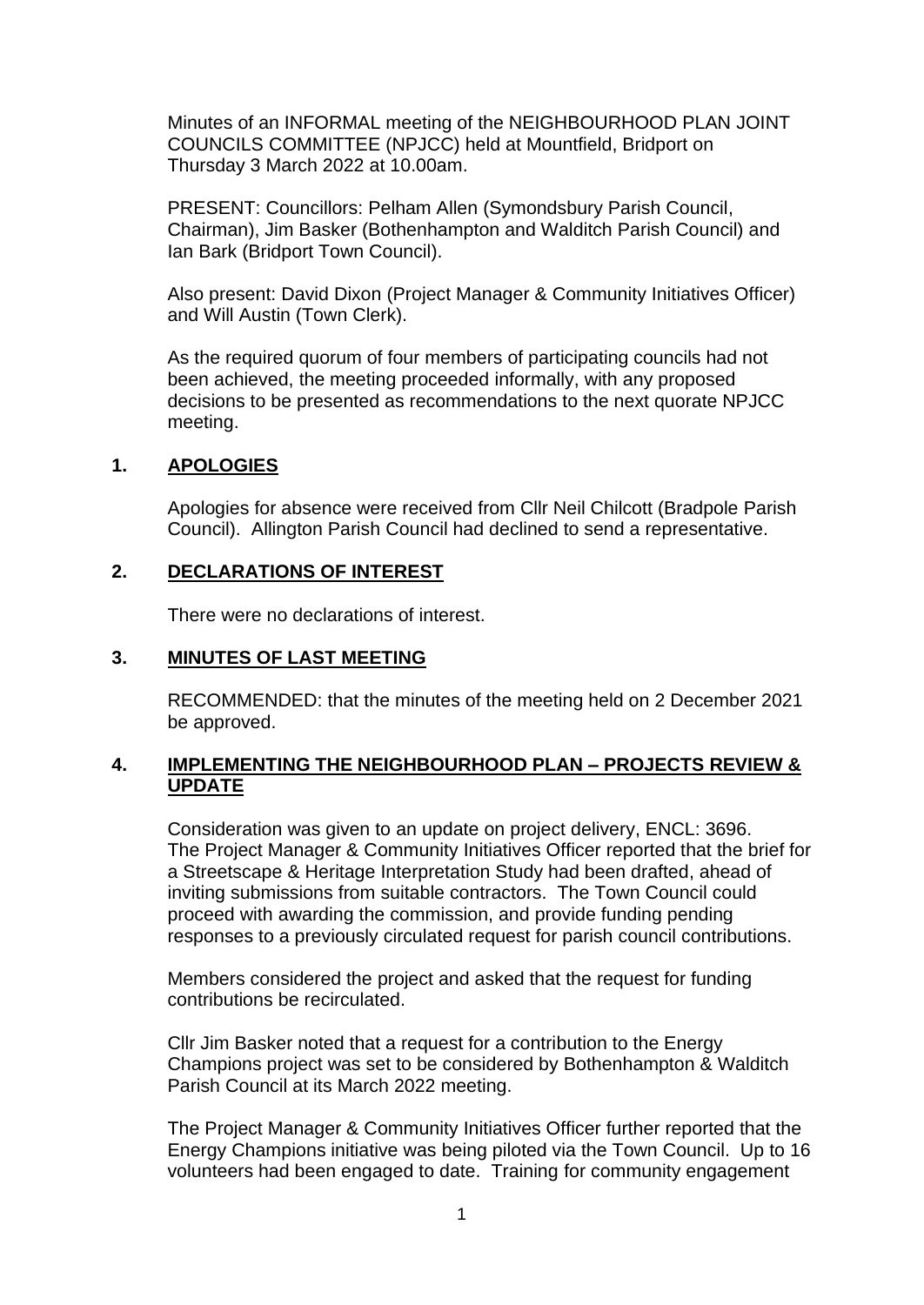work would end in March 2022 and subject to funding, advice and informationgiving would continue into the Autumn. The work would also link with the Transition Town Bridport 'Green Homes' event.

Members considered:

- Some volunteers who had indicated that they did not require the training, which was aimed at addressing skills shortages in knowledge and advicegiving.
- Associated work with Magna Housing, who would be working with schools and colleges to develop capacity.
- The best means of ensuring take-up of advice, and access to funding.
- Information to be provided by the Centre for Sustainable Energy, mapping areas of Bridport where homes might benefit from energy efficiency measures.
- Engaging with advice and support provided by Ridgewater Energy.
- Support offered by Citizens Advice.

The Project Manager & Community Initiatives Officer also reported on Project 17 (Second and Holiday Homes), for which Cllr Colin Baker had produced a summary that would be incorporated, and on Project 2 (Town Centre Health Checks) which would be considered at the next Town Centre Working Group meeting.

RECOMMENDED: that the update on project delivery be noted.

# **5. ALLINGTON PARISH COUNCIL – PARTICIPATION IN BANP JCC**

The Project Manager & Community Initiatives Officer reported that further confirmation had been received from Allington Parish Council regarding a withdrawal of support for the Neighbourhood Plan.

Members discussed the position, and the need for updated information from Bradpole Parish Council on their future representation.

RECOMMENDED: that the update be noted.

## **6. BUDGET MONITORING REPORT**

Consideration was given to the budget monitoring report, ENCL: 3697, setting out JCC operational expenditure in the financial year to date, and projecting a small deficit of £21 at the year end.

Members considered the report and asked that budget contributions for 2022- 23 be considered at the next meeting.

RECOMMENDED: that the update be noted.